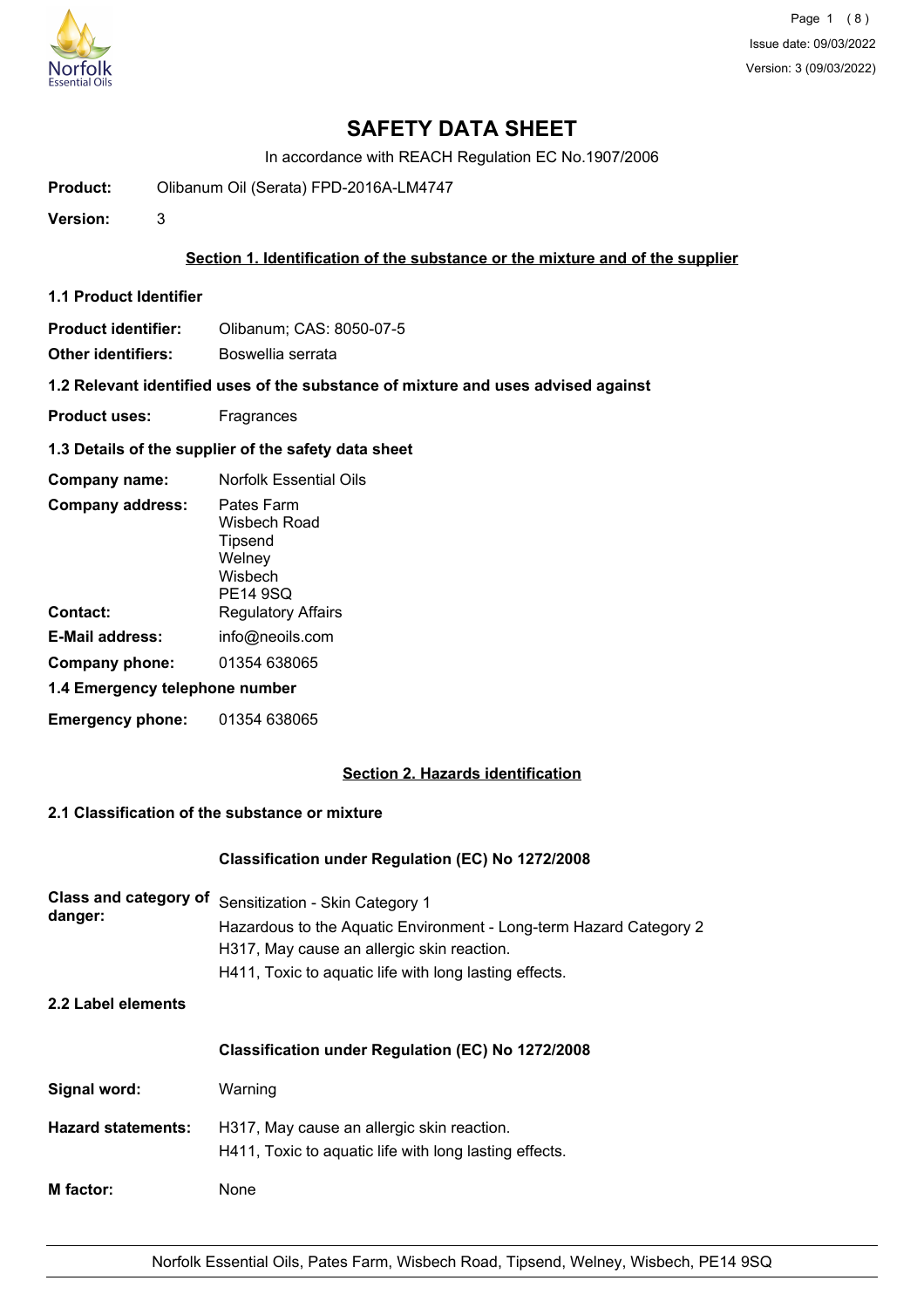

**Version:** 3

# **SAFETY DATA SHEET**

In accordance with REACH Regulation EC No.1907/2006

**Supplemental** None **Information:** P261, Avoid breathing vapour or dust. P272, Contaminated work clothing should not be allowed out of the workplace. P273, Avoid release to the environment. P280, Wear protective gloves/eye protection/face protection. P302/352, IF ON SKIN: Wash with plenty of soap and water. P333/313, If skin irritation or rash occurs: Get medical advice/attention. P363, Wash contaminated clothing before reuse. P391, Collect spillage. P501, Dispose of contents/container to approved disposal site, in accordance with local regulations. **Precautionary statements: Pictograms: Other hazards:** None **2.3 Other hazards**

## **Section 3. Composition / information on ingredients**

**3.1 Substances**

**Product identifier:** Olibanum; CAS: 8050-07-5

**Product:** Olibanum Oil (Serata) FPD-2016A-LM4747

## **Contains:**

| <b>Name</b>                   | <b>CAS</b> | <b>EC</b> | <b>REACH Registration</b><br>No. | $\%$      | <b>Classification for</b><br>(CLP) 1272/2008                                                                                       |
|-------------------------------|------------|-----------|----------------------------------|-----------|------------------------------------------------------------------------------------------------------------------------------------|
| <b>Pinenes</b>                | iuknown    |           |                                  | $5 - 10%$ | Skin Irrit, 2-Skin Sens.<br>1B-Asp. Tox 1-Aquatic<br>Acute 1-Aquatic<br>Chronic 1;H304-H315-<br>H317-H410.-                        |
| <b>Idl-Limonene</b> (racemic) | 138-86-3   | 205-341-0 |                                  | $1 - 5%$  | Flam. Lig. 3-Skin Irrit.<br>2-Skin Sens. 1B-Asp.<br>Tox 1-Aquatic Acute 1-<br>Aquatic Chronic 1:<br>H226-H304-H315-<br>H317-H410.- |
| p-Cymene                      | 199-87-6   | 202-796-7 |                                  | 1-<5%     | Flam. Lig. 3-Asp. Tox<br>1-Aquatic Chronic 2:<br>H226-H304-H411.-                                                                  |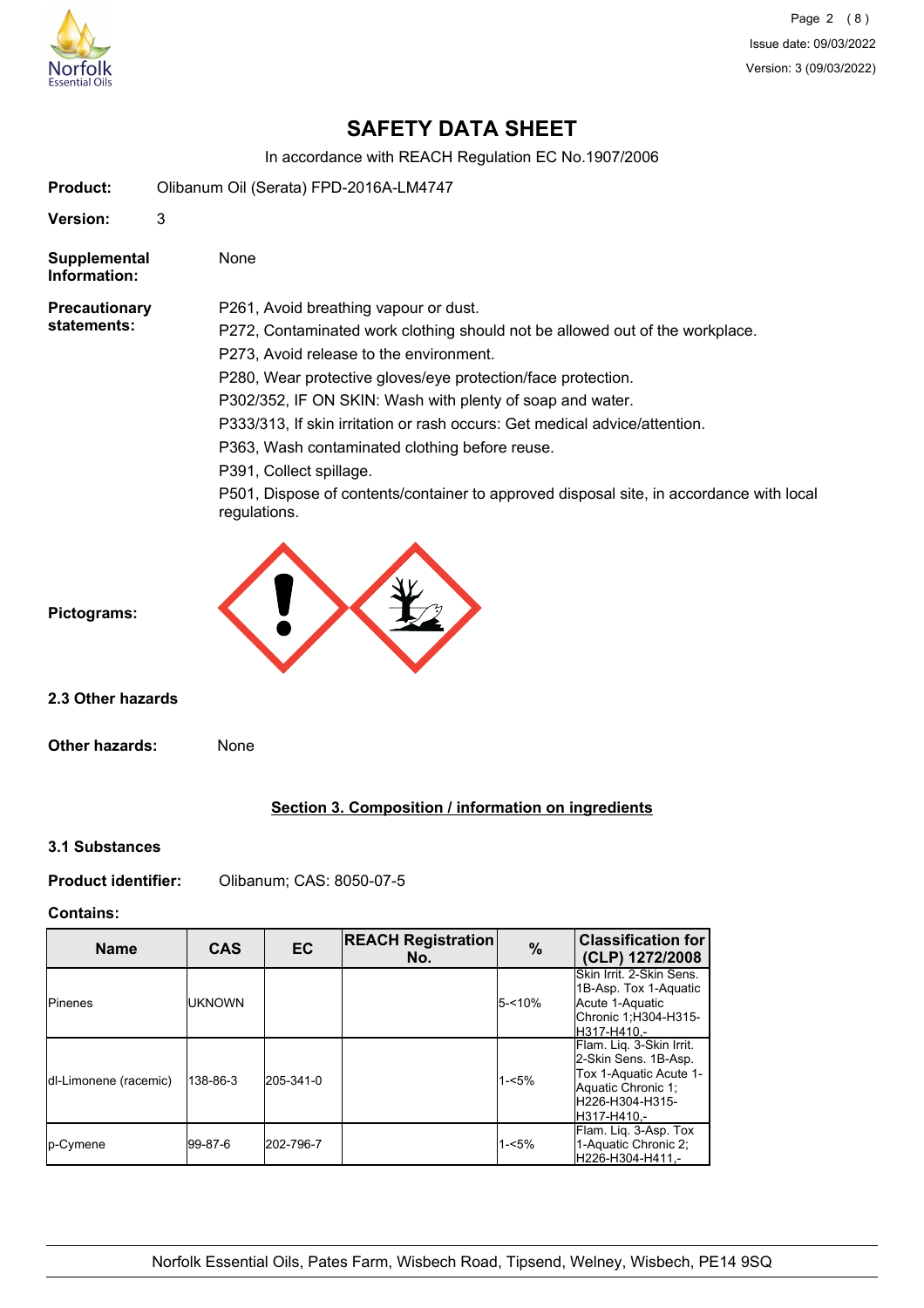

Page 3 (8) Issue date: 09/03/2022 Version: 3 (09/03/2022)

# **SAFETY DATA SHEET**

In accordance with REACH Regulation EC No.1907/2006

**Product:** Olibanum Oil (Serata) FPD-2016A-LM4747

**Version:** 3

## **Section 4. First-aid measures**

#### **4.1 Description of first aid measures**

**Inhalation:** Remove from exposure site to fresh air, keep at rest, and obtain medical attention. **Eye exposure:** Flush immediately with water for at least 15 minutes. Contact physician if symptoms persist. **Skin exposure:** IF ON SKIN: Wash with plenty of soap and water. **Ingestion:** Rinse mouth with water and obtain medical attention.

## **4.2 Most important symptoms and effects, both acute and delayed**

May cause an allergic skin reaction.

## **4.3 Indication of any immediate medical attention and special treatment needed**

None expected, see Section 4.1 for further information.

## **SECTION 5: Firefighting measures**

#### **5.1 Extinguishing media**

Suitable media: Carbon dioxide, Dry chemical, Foam.

#### **5.2 Special hazards arising from the substance or mixture**

In case of fire, may be liberated: Carbon monoxide, Unidentified organic compounds.

## **5.3 Advice for fire fighters:**

In case of insufficient ventilation, wear suitable respiratory equipment.

#### **Section 6. Accidental release measures**

#### **6.1 Personal precautions, protective equipment and emergency procedures:**

Avoid inhalation. Avoid contact with skin and eyes. See protective measures under Section 7 and 8.

#### **6.2 Environmental precautions:**

Keep away from drains, surface and ground water, and soil.

#### **6.3 Methods and material for containment and cleaning up:**

Remove ignition sources. Provide adequate ventilation. Avoid excessive inhalation of vapours. Contain spillage immediately by use of sand or inert powder. Dispose of according to local regulations.

#### **6.4 Reference to other sections:**

Also refer to sections 8 and 13.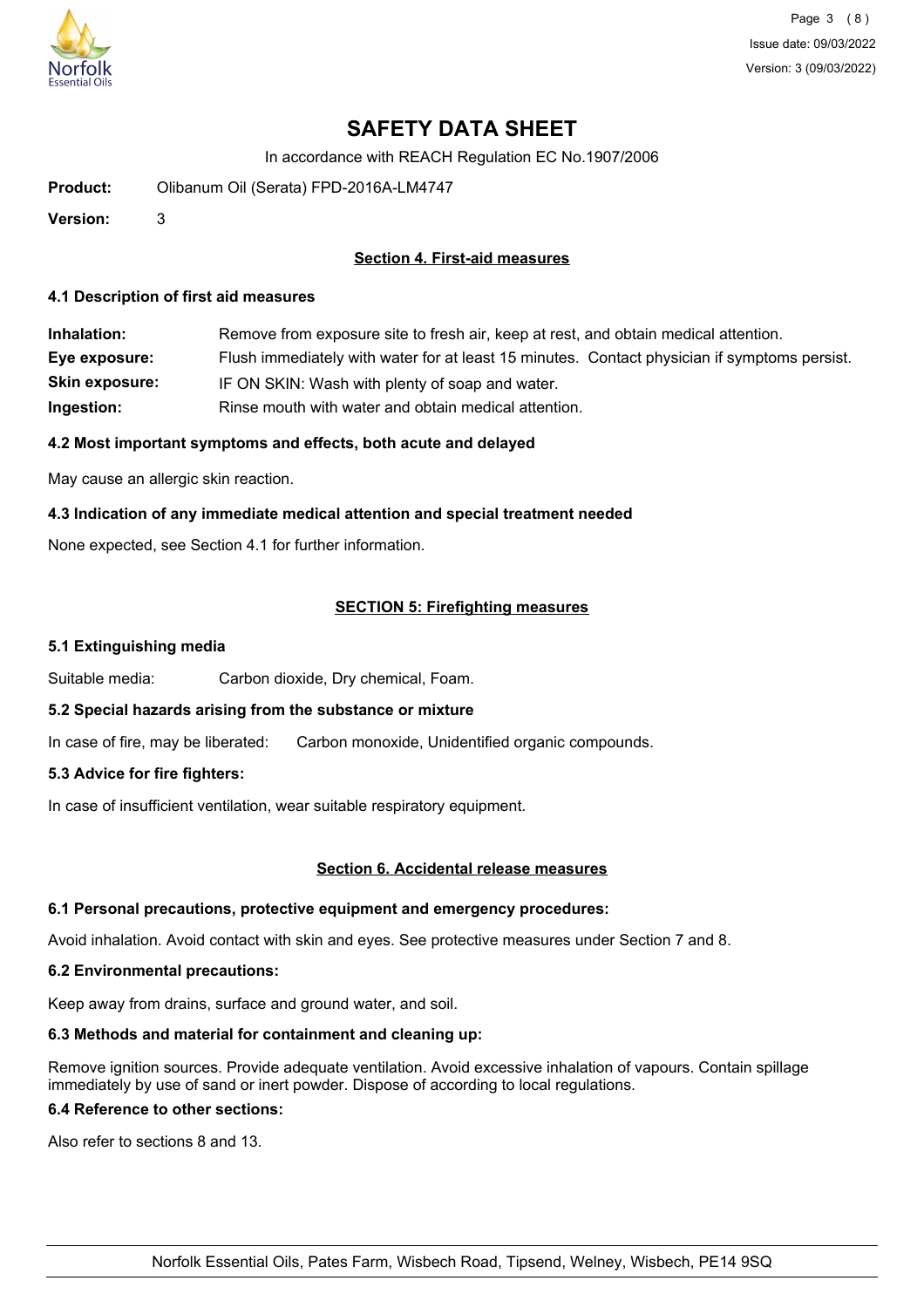

Page 4 (8) Issue date: 09/03/2022 Version: 3 (09/03/2022)

## **SAFETY DATA SHEET**

In accordance with REACH Regulation EC No.1907/2006

**Product:** Olibanum Oil (Serata) FPD-2016A-LM4747

**Version:** 3

## **Section 7. Handling and storage**

#### **7.1 Precautions for safe handling:**

Keep away from heat, sparks, open flames and hot surfaces. - No smoking. Use personal protective equipment as required. Use in accordance with good manufacturing and industrial hygiene practices. Use in areas with adequate ventilation Do not eat, drink or smoke when using this product.

#### **7.2 Conditions for safe storage, including any incompatibilities:**

Store in a well-ventilated place. Keep container tightly closed. Keep cool. Ground/bond container and receiving equipment. Use explosion-proof electrical, ventilating and lighting equipment. Use only non-sparking tools. Take precautionary measures against static discharge.

#### **7.3 Specific end use(s):**

Fragrances: Use in accordance with good manufacturing and industrial hygiene practices.

## **Section 8. Exposure controls/personal protection**

#### **8.1 Control parameters**

Workplace exposure limits: Not Applicable

## **8.2 Exposure Controls**

#### **Eye / Skin Protection**

Wear protective gloves/eye protection/face protection

#### **Respiratory Protection**

Under normal conditions of use and where adequate ventilation is available to prevent build up of excessive vapour, this material should not require special engineering controls. However, in conditions of high or prolonged use, or high temperature or other conditions which increase exposure, the following engineering controls can be used to minimise exposure to personnel: a) Increase ventilation of the area with local exhaust ventilation. b) Personnel can use an approved, appropriately fitted respirator with organic vapour cartridge or canisters and particulate filters. c) Use closed systems for transferring and processing this material.

Also refer to Sections 2 and 7.

## **Section 9. Physical and chemical properties**

#### **9.1 Information on basic physical and chemical properties**

| <b>Appearance:</b>              | Not determined |
|---------------------------------|----------------|
| Odour:                          | Not determined |
| <b>Odour threshold:</b>         | Not determined |
| pH:                             | Not determined |
| Melting point / freezing point: | Not determined |
| Initial boiling point / range:  | Not determined |
| Flash point:                    | $>93$ °C       |
| <b>Evaporation rate:</b>        | Not determined |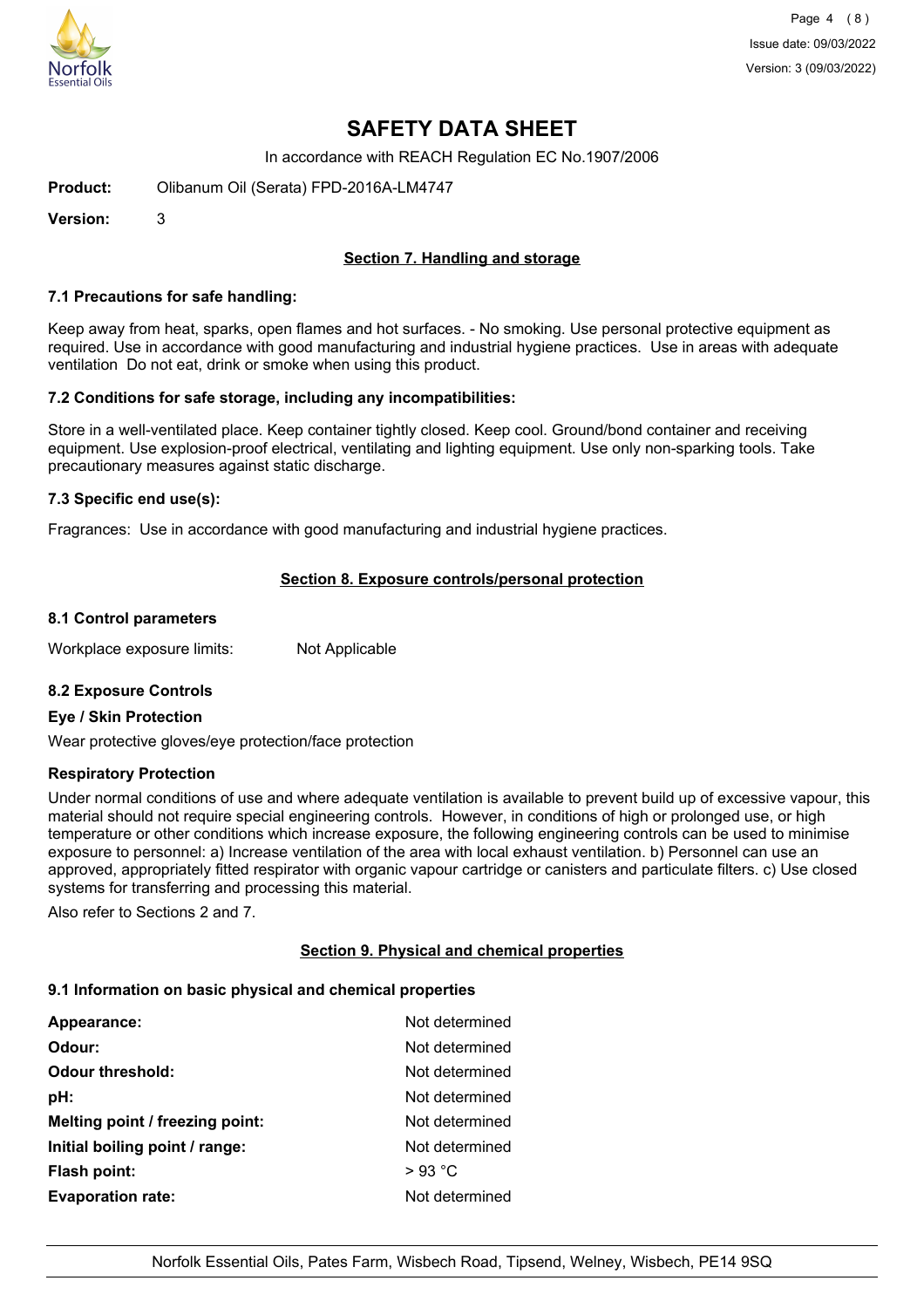

Page 5 (8) Issue date: 09/03/2022 Version: 3 (09/03/2022)

# **SAFETY DATA SHEET**

In accordance with REACH Regulation EC No.1907/2006

**Product:** Olibanum Oil (Serata) FPD-2016A-LM4747

**Version:** 3

| Flammability (solid, gas):                    | Not determined                               |
|-----------------------------------------------|----------------------------------------------|
| Upper/lower flammability or explosive limits: | Product does not present an explosion hazard |
| Vapour pressure:                              | Not determined                               |
| Vapour density:                               | Not determined                               |
| <b>Relative density:</b>                      | Not determined                               |
| Solubility(ies):                              | Not determined                               |
| Partition coefficient: n-octanol/water:       | Not determined                               |
| Auto-ignition temperature:                    | Not determined                               |
| Decomposition temperature:                    | Not determined                               |
| <b>Viscosity:</b>                             | Not determined                               |
| <b>Explosive properties:</b>                  | Not expected                                 |
| <b>Oxidising properties:</b>                  | Not expected                                 |

**9.2 Other information:** None available

#### **Section 10. Stability and reactivity**

## **10.1 Reactivity:**

Presents no significant reactivity hazard, by itself or in contact with water.

## **10.2 Chemical stability:**

Good stability under normal storage conditions.

## **10.3 Possibility of hazardous reactions:**

Not expected under normal conditions of use.

### **10.4 Conditions to avoid:**

Avoid extreme heat.

## **10.5 Incompatible materials:**

Avoid contact with strong acids, alkalis or oxidising agents.

#### **10.6 Hazardous decomposition products:**

Not expected.

## **Section 11. Toxicological information**

## **11.1 Information on toxicological effects**

| <b>Acute Toxicity:</b>            | Based on available data the classification criteria are not met. |
|-----------------------------------|------------------------------------------------------------------|
| <b>Acute Toxicity Oral</b>        | >5000                                                            |
| <b>Acute Toxicity Dermal</b>      | Not Applicable                                                   |
| Acute Toxicity Inhalation         | Not Available                                                    |
| <b>Skin corrosion/irritation:</b> | Based on available data the classification criteria are not met. |
| Serious eye damage/irritation:    | Based on available data the classification criteria are not met. |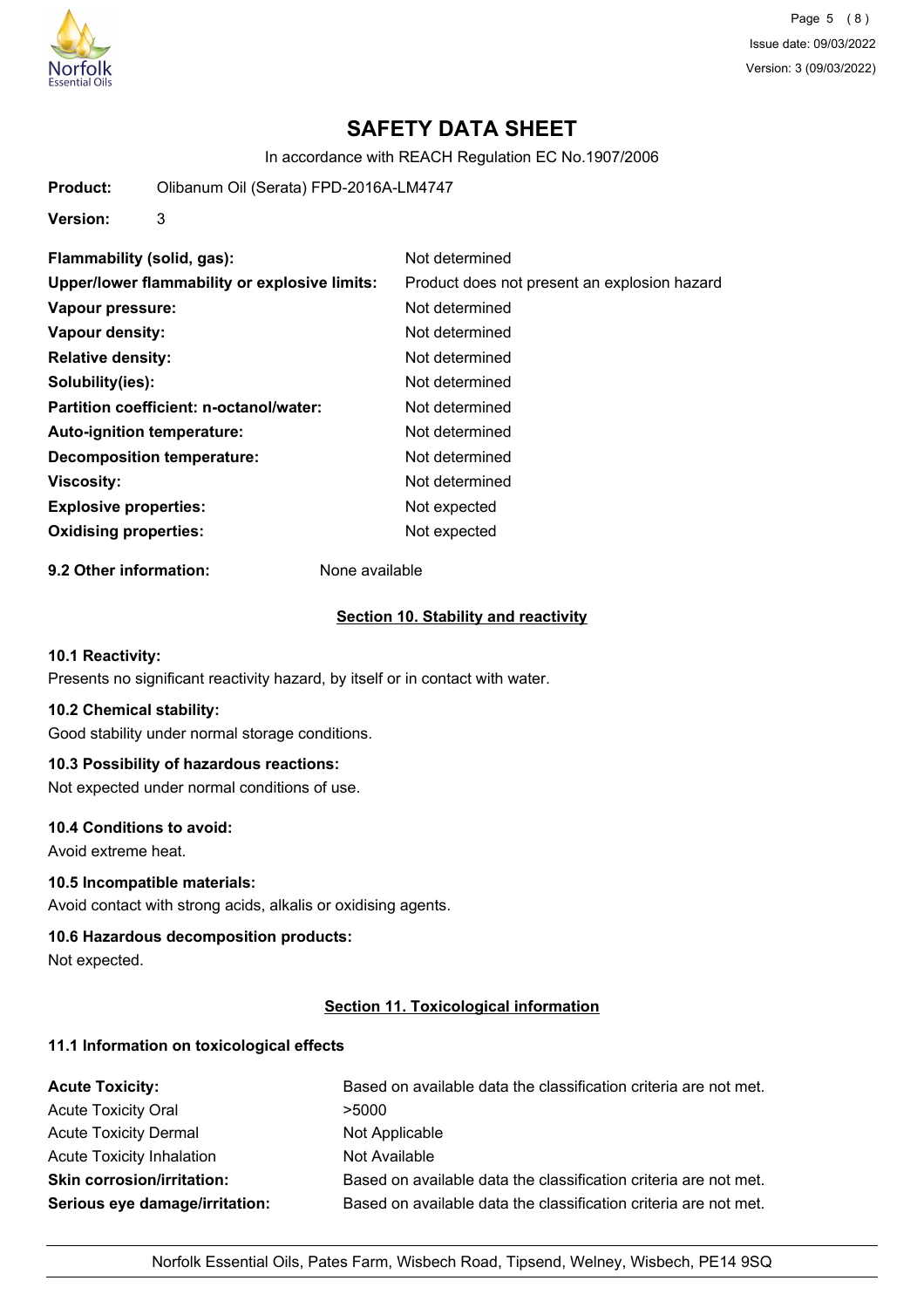

In accordance with REACH Regulation EC No.1907/2006

| Product: | Olibanum Oil (Serata) FPD-2016A-LM4747 |
|----------|----------------------------------------|
| Version: |                                        |

| <b>Respiratory or skin sensitisation:</b> | Sensitization - Skin Category 1                                  |
|-------------------------------------------|------------------------------------------------------------------|
| Germ cell mutagenicity:                   | Based on available data the classification criteria are not met. |
| Carcinogenicity:                          | Based on available data the classification criteria are not met. |
| <b>Reproductive toxicity:</b>             | Based on available data the classification criteria are not met. |
| <b>STOT-single exposure:</b>              | Based on available data the classification criteria are not met. |
| <b>STOT-repeated exposure:</b>            | Based on available data the classification criteria are not met. |
| <b>Aspiration hazard:</b>                 | Based on available data the classification criteria are not met. |

## **Information about hazardous ingredients in the mixture**

Not Applicable

Refer to Sections 2 and 3 for additional information.

## **Section 12. Ecological information**

## **12.1 Toxicity:**

| Toxic to aquatic life with long lasting effects.             |               |
|--------------------------------------------------------------|---------------|
| 12.2 Persistence and degradability:                          | Not available |
| 12.3 Bioaccumulative potential:                              | Not available |
| 12.4 Mobility in soil:                                       | Not available |
| 12.5 Results of PBT and vPvB assessment:                     |               |
| This substance does not meet the PBT/vPvB criteria of REACH, |               |
|                                                              |               |

## **12.6 Other adverse effects:** Not available

#### **Section 13. Disposal considerations**

annex XIII.

#### **13.1 Waste treatment methods:**

Dispose of in accordance with local regulations. Avoid disposing into drainage systems and into the environment. Empty containers should be taken to an approved waste handling site for recycling or disposal.

## **Section 14. Transport information**

| 14.1 UN number:                    | UN3082                                                                                  |
|------------------------------------|-----------------------------------------------------------------------------------------|
| 14.2 UN Proper Shipping Name:      | ENVIRONMENTALLY HAZARDOUS SUBSTANCE, LIQUID, N.O.S.<br>(Pinenes, dl-Limonene (racemic)) |
| 14.3 Transport hazard class(es):   | 9                                                                                       |
| <b>Sub Risk:</b>                   |                                                                                         |
| 14.4. Packing Group:               | Ш                                                                                       |
| <b>14.5 Environmental hazards:</b> | This is an environmentally hazardous substance.                                         |
| 14.6 Special precautions for user: | None additional                                                                         |
|                                    | 14.7 Transport in bulk according to Annex II of MARPOL73/78 and the IBC Code:           |
| Not applicable                     |                                                                                         |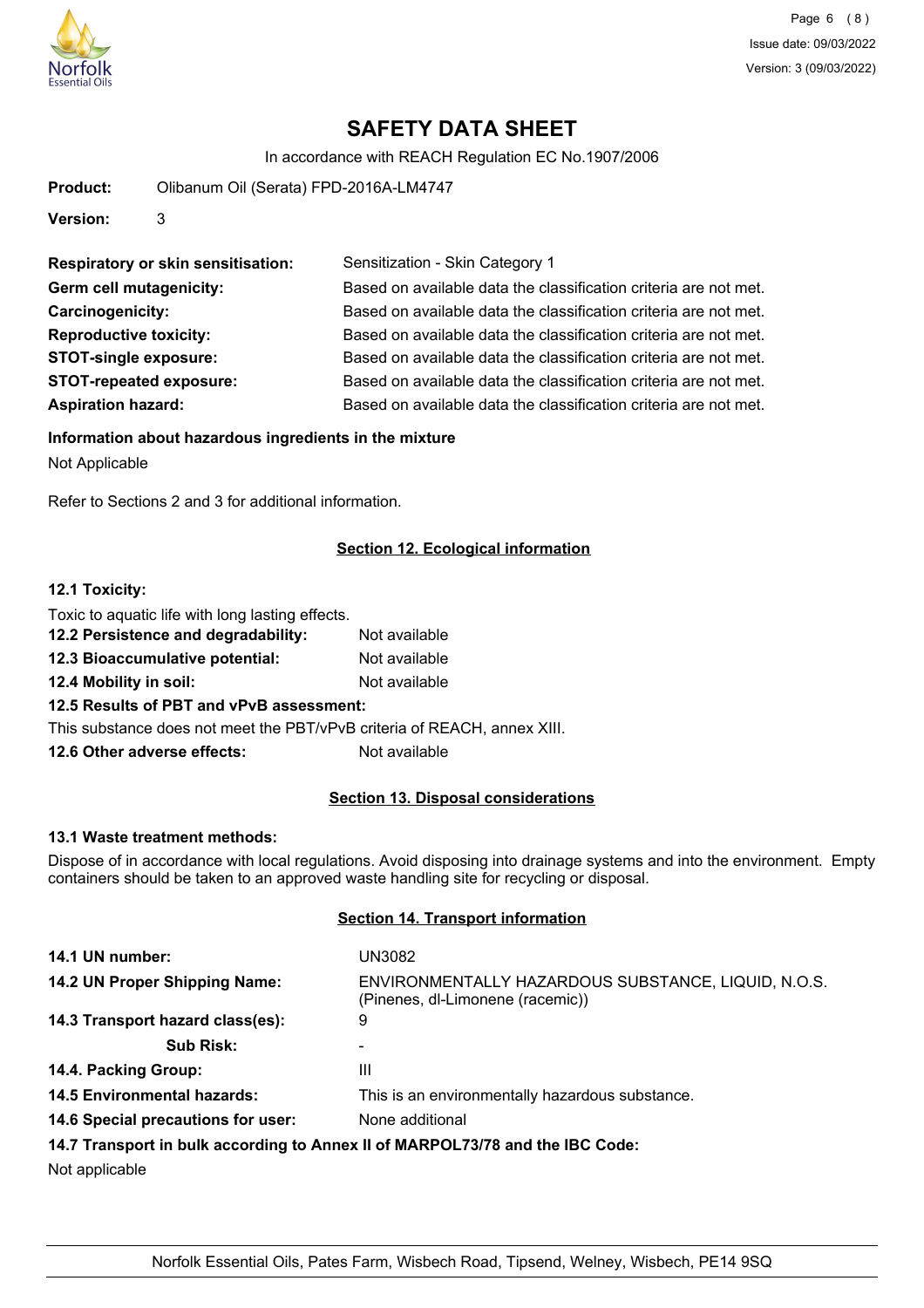

In accordance with REACH Regulation EC No.1907/2006

**Product:** Olibanum Oil (Serata) FPD-2016A-LM4747

**Version:** 3

## **Section 15. Regulatory information**

## **15.1 Safety, health and environmental regulations/legislation specific for the substance or mixture**

Water Hazard Class (WGK): 2

## **15.2 Chemical Safety Assessment**

A Chemical Safety Assessment has not been carried out for this product.

## **Section 16. Other information**

| <b>Concentration % Limits:</b>  | EH C2=30.86% EH C3=3.09% SS 1=20.00% |
|---------------------------------|--------------------------------------|
| <b>Total Fractional Values:</b> | EH C2=3.24 EH C3=32.40 SS 1=5.00     |

**Key to revisions:**

Classification under Regulation (EC) No 1272/2008 SECTION 3: Composition/information on ingredients

## **Key to abbreviations:**

| Abbreviation      | <b>Meaning</b>                                                           |
|-------------------|--------------------------------------------------------------------------|
| Aquatic Acute 1   | Hazardous to the Aquatic Environment - Acute Hazard Category 1           |
| Aquatic Chronic 1 | Hazardous to the Aquatic Environment - Long-term Hazard Category 1       |
| Aquatic Chronic 2 | Hazardous to the Aquatic Environment - Long-term Hazard Category 2       |
| Asp. Tox 1        | Aspiration Hazard Category 1                                             |
| Flam. Liq. 3      | Flammable Liquid, Hazard Category 3                                      |
| H <sub>226</sub>  | Flammable liquid and vapour.                                             |
| H304              | May be fatal if swallowed and enters airways.                            |
| H315              | Causes skin irritation.                                                  |
| H317              | May cause an allergic skin reaction.                                     |
| H410              | Very toxic to aquatic life with long lasting effects.                    |
| H411              | Toxic to aquatic life with long lasting effects.                         |
| P210              | Keep away from heat, sparks, open flames and hot surfaces. - No smoking. |
| P233              | Keep container tightly closed.                                           |
| P240              | Ground/bond container and receiving equipment.                           |
| P241              | Use explosion-proof electrical, ventilating and lighting equipment.      |
| P242              | Use only non-sparking tools.                                             |
| P243              | Take precautionary measures against static discharge.                    |
| P261              | Avoid breathing vapour or dust.                                          |
| P264              | Wash hands and other contacted skin thoroughly after handling.           |
| P272              | Contaminated work clothing should not be allowed out of the workplace.   |
| P273              | Avoid release to the environment.                                        |
| P280              | Wear protective gloves/eye protection/face protection.                   |
| P301/310          | IF SWALLOWED: Immediately call a POISON CENTER or doctor/physician.      |
| P302/352          | IF ON SKIN: Wash with plenty of soap and water.                          |